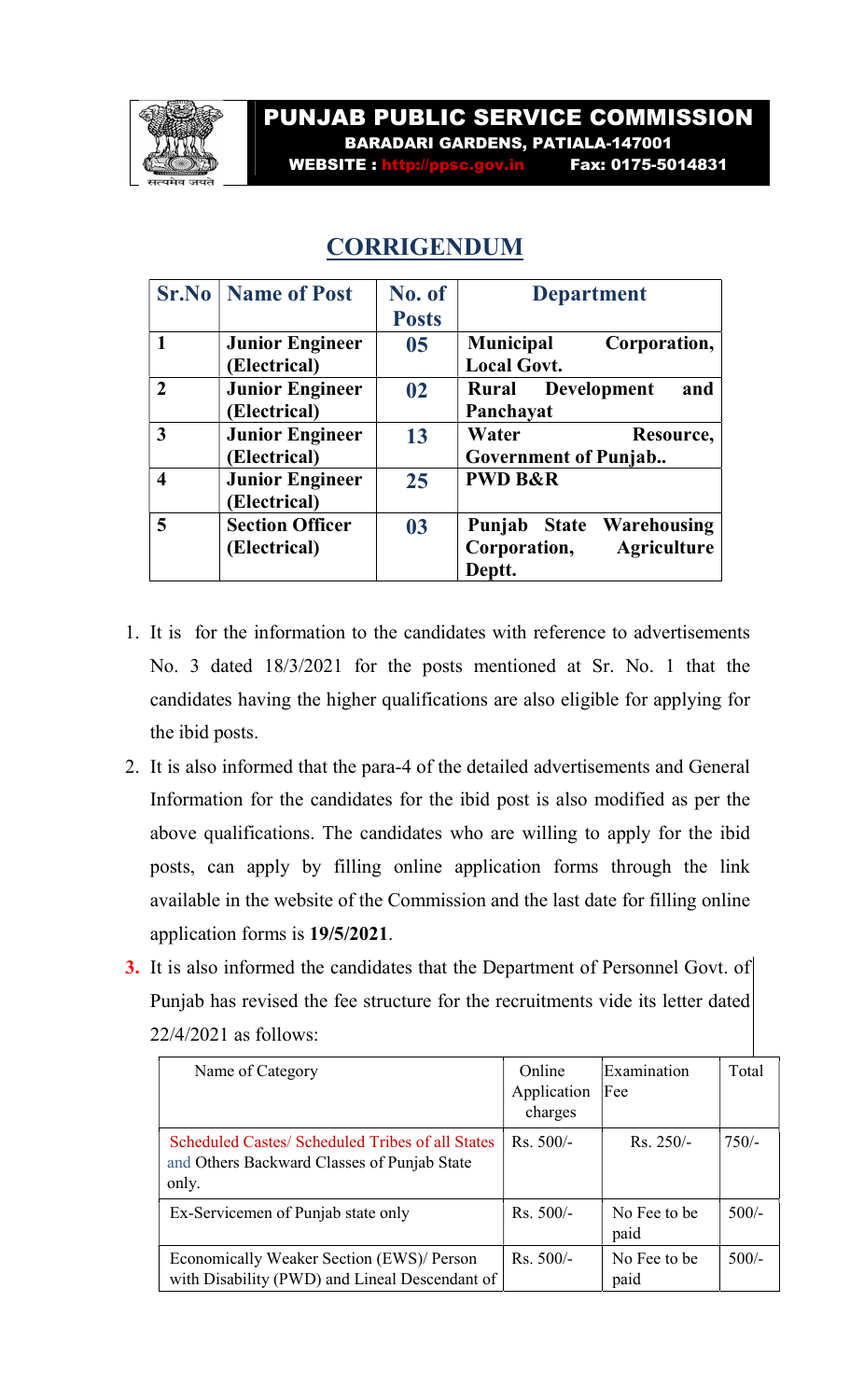| Ex-servicemen (LDESM) Punjab                                                                                   |            |              |          |
|----------------------------------------------------------------------------------------------------------------|------------|--------------|----------|
| All Others Categories <i>i.e.</i> General, Sports<br>Persons of Punjab and Wards of Freedom<br>Fighters Punjab | $Rs 500/-$ | $Rs. 1000/-$ | $1500/-$ |

- 4. That those candidates who have already deposited fee as per older norms shall not pay again the examination fee.
- 5. It is further informed that the candidates who have already registered online for all the posts but could not deposit fee because of technical constraints, now need to re-print the Bank Challan for registration fee of Rs 500/- for each post of various departments applied for and submit the application forms after the deposition of Rs 500/- for each form. Last date for submitting registration fee is 26/5/2021.
- 6. Since there will be Joint Competitive Examination for the posts of Junior Engineer Electrical), the candidates who have applied for One or more number of departments need to fill only One Examination fee (i.e.Rs 1000/ for General category, Rs. 250/- for SC/ST and BC Punjab and no examination fee for ESM/LDESM/Persons with disability and Economically Weaker Section Punjab) in the form of DEMAND DRAFT in name of Secretary, Punjab Public Service Commission to be deposited by hand at the reception counter of PPSC for which the Joint Information Module for Mechanical Engineers will be uploaded on the website of the Commission from 27/5/2021.
- 7. That after depositing the registration Fee for different departments, candidates MUST fill the Joint Information Module for Electrical Engineers. which will be live on the website of the Commission from 27/5/2021 to 3/6/2021 giving the details of all the posts applied for. Candidates are advised to fill this module very carefully as no correction will be allowed at any later stage.
- 8. That the Persons with disability and Sports Persons, Punjab candidates must submit the hard copies of the online application forms alongwith Disability Certificates and Sports Gradation Certificates by hand by 4/6/2021 at the reception counter of the office of PPSC by 5.00 PM. The candidature of the candidates who fail to submit the supporting documents for their category shall be rejected without any prior notice
- 9. That the written examination for the posts is tentatively scheduled in the last week of June 2021. Exact date shall be intimated shortly.